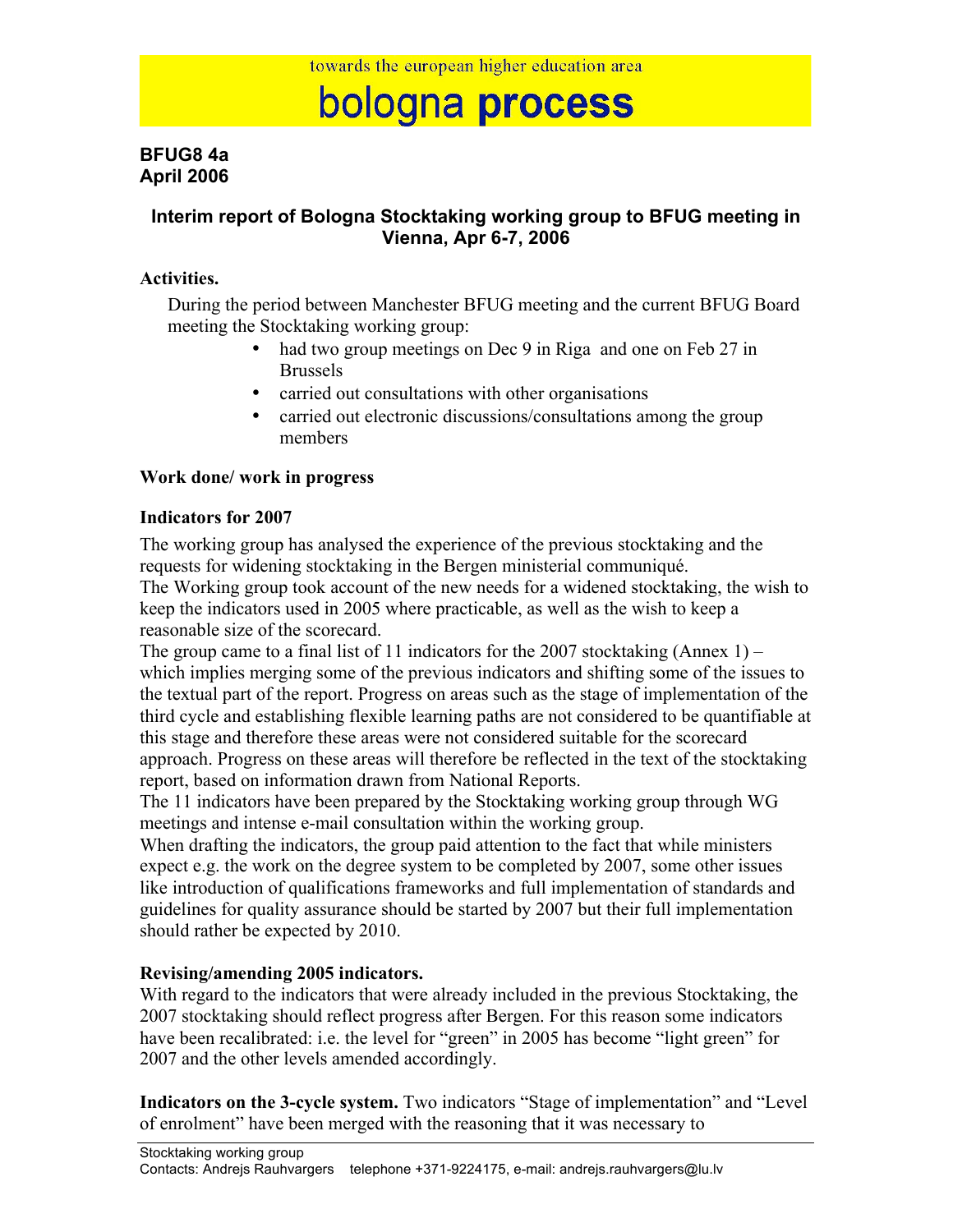accommodate an indicator on introduction of qualifications frameworks, but it did not seem feasible to keep 4 indicators for the degree system alone. The indicator on "Implementation of national qualifications framework" was drafted with input from the Qualifications Frameworks Working Group.

The levels within the indicator on qualifications frameworks reflect the fact that countries are expected to have started work, rather than to have a fully operational qualifications framework in place by 2007. Therefore e.g. the level of "green" corresponds to principles of national qualifications frameworks nationally approved while the institutional implementation and the self-certification with the overarching framework is left for the period after 2007.

**Indicators on quality assurance.** To keep no more than 3 indicators for quality assurance and to accommodate an indicator on implementation of Standards and Guidelines, there is now one indicator on the external quality assurance instead of two indicators in 2005 stocktaking. As well, indicators "Student participation" and "international participation" will be integrated into one in the scorecard<sup>1</sup>.

**Indicators on recognition.** The indicator on ratification of the Lisbon Recognition Convention has been replaced by one on "Implementation of principles of the Lisbon Recognition Convention in the national legislation". This indicator was drafted in cooperation with ENIC-NARIC networks and it is supposed that the information will be gathered through the new Council of Europe electronic reporting system on the implementation of conventions and from the National Reports.

The issue of the remaining countries that have not ratified the Convention as well as the institutional implementation of the Convention were decided to be dealt within the text of the Stocktaking report.

**New indicators.** A new indicator has been prepared in the area of lifelong learning to reflect success in recognition of prior learning<sup>2</sup>. Another new indicator has been prepared in the area of establishing and recognition of joint degrees.

# **Timeline**

Working group has prepared a draft timeline (Annex 2) of the stocktaking exercise to be presented to the BFUG for adoption.

# **Cooperation with partners**

**Qualifications framework WG** provided advice to Stocktaking WG on the issue of the principles and format of the draft new indicator for implementation of national qualifications frameworks.

**Eurydice.** The working group chair had an early consultation meeting with Eurydice and Eurydice representatives participated in the WG meeting on Feb 27.

Stocktaking WG had the opportunity to comment on the questionnaire Eurydice and the questions have been coordinated between the Eurydice questionnaire and the template for national reports. Stocktaking WG chair raised an issue whether this early data collection will allow Eurydice report to fully reflect the changes in countries between the two

<sup>&</sup>lt;sup>1</sup> For practical reasons however the computing of scores will be still done separately for student and international involvement.

<sup>&</sup>lt;sup>2</sup> For the reasons explained above the introduction of the flexible learning paths will be reflected in the text of the report